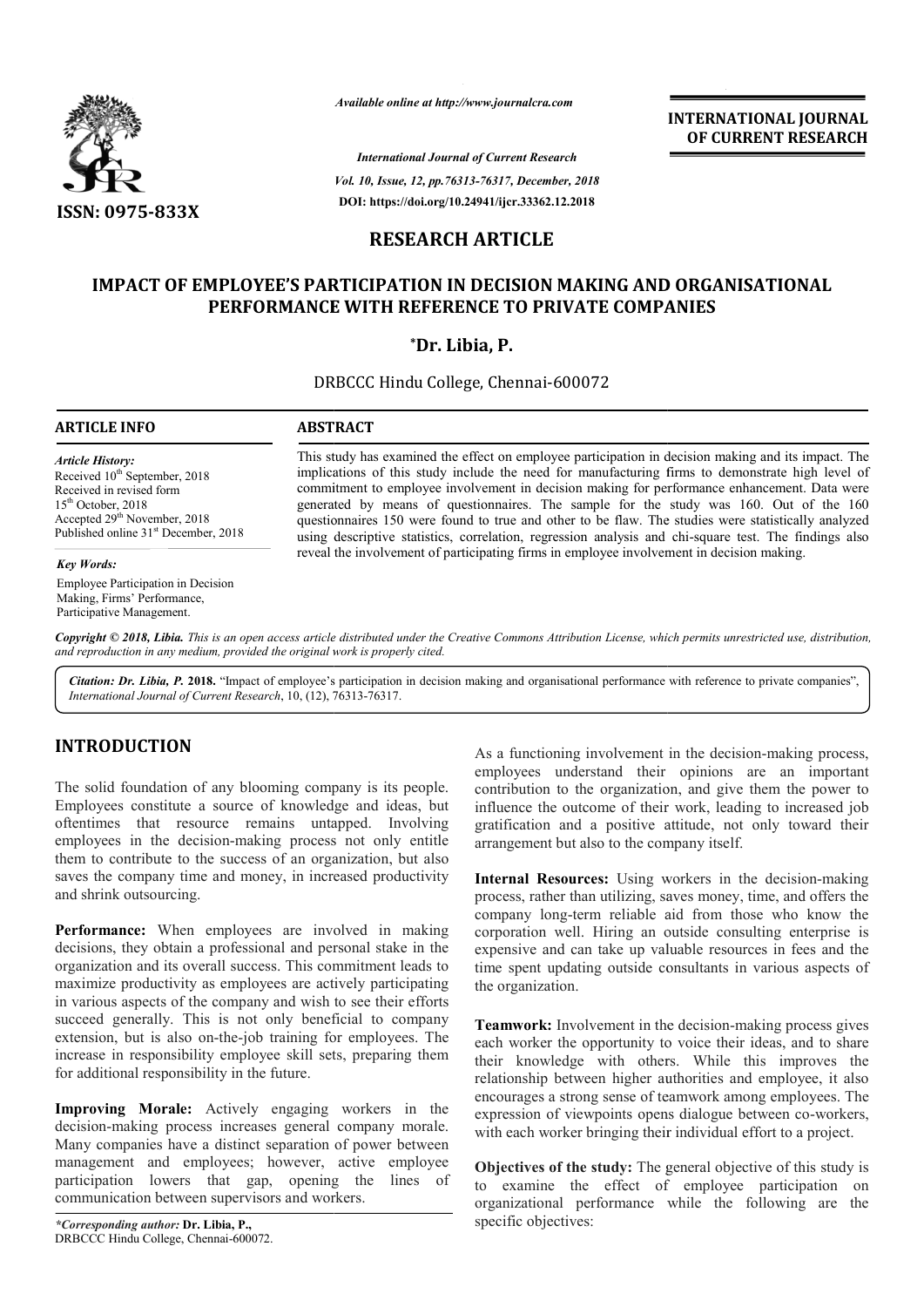- To study the association between the demographic variables and employees participation
- To study the significant relationship between the level of management and Direct consequences of employee participation in decision making
- To find the impact of decision of manager and the reaction of employees.
- To examine the effect of employee participation on organizational performance

**Scope of the study:** The scope of this study on the effect of employee participation on firms performance will cover the process of employee participation in decision making process in an organization carefully describing the benefits that is collect to it.

**Hypotheses for the study:** According to Selamat (2008), hypothesis are tentative, intelligent guesses posted for the purpose of directing one's thinking and actions towards the solution of a problem. A research hypothesis can be defined as "a prediction or conjecture about the outcome of a relationship among attributes on characteristics". Based on this definition the researcher framed the following hypothesis for the study. Based on the objectives following hypothesis were framed.

## **Objective 1: To study the association between the demographic variables and employees participation**

**H<sub>0</sub> 1a:** There is no significant association between the gender and employees involvement in decision making.

**H1 1a:** There is a significant association between the gender and employees involvement in decision making.

**Objective 2:** To study the significant relationship between the level of management and Direct consequences of employee participation in decision making

**H0 2a:** There is no significant relationship between factors of level of management and Direct consequences

**H1 2a:** There is a positive relationship between factors of level of management and Direct consequences

## **Objective 3: To find the impact of decision of manager and the reaction of employees**

**H0 3a:** There is no significant relationship between factors of decision of manager and the reaction of employees.

**H1 3a:** There is significant difference between factors of decision of manager and the reaction of employees.

**Sample size:** Here for the study a sample of 160 questionnaires has been circulated among the customer of shopping mall in which only 150 questionnaires was useful for the study. Remaining questionnaire was incomplete and in appropriate for further usage. So sample sizes of 150 employees are taken based on convenient sampling. In this study the data's have been analyzed with Chi-square, correlation and regression by using SPSS 20 version software.

## **RESEARCH METHODOLOGY**

The research design is descriptive. Both primary and secondary data were utilized. A survey method was employed, and the data was collected by way of a questionnaire. The questionnaire consisted of two parts (refer Appendix), with the first part consisting of demographic factors and the second part consisting of factors of employee participation in decision making. The sampling method adopted was convenience sampling. The study was carried out in the city of Chennai. The sample size was 150.

#### **Convenience sampling**

Convenience sampling is a type of non-probability sampling technique. Non- probability sampling focuses on sampling techniques that are based on the judgment of the researcher. A convenience sample is simply one where the units are selected for inclusions in the sample are the easiest to access.

**Statistical tools for analysis:** The collected data were classified, tabulated and analyzed with some of the statistical tools like,

- Percentage method
- Chi square method
- Correlation
- Regression

#### **Literature review**

Locke and Schweiger (2001) Employee participation in decision making, sometimes referred to as participative decision-making (PDM) is concerned with shared decision making in the work situation. He define it as 'joint decision making' between managers and subordinates. Noah (2010), it is a special form of delegation in which the subordinate gain greater control, greater freedom of choice with respect to bridging the communication gap between the management and the employees. It refers to the degree of employee's involvement in a firm's strategic planning activities. A company can have a high or low degree of employee involvement. A high degree of involvement (deep employee involvement in decision making) means that all categories of employees are involved in the planning process. Barringer & Bleudorn, 2011 indicates a fairly exclusive planning process which involves the top management only. A deep employee participation in decision making allows the influence of the frontline employees in the planning process. These are the people who are closest to the customer and who can facilitate new product and service recognition, a central element in the entrepreneurial process (Li et al., 2006).Kemelgor, 2002; Zivkovic et al., 2012This means that employee involvement in the planning process surrounding the potential innovations may facilitate opportunity recognition throughout the organization. The attitudes that organizational results come from the top, that effective cultures are derived from the upper echelon, often tend to ignore the power and the contributions of those at lower levels. Sagie & Aycan, 2013 Thus ignoring the importance of employee participation in decision making. One's participation in decision making is not the business of everyone else. Conversely, cultures high on collectivism (or low in individualism) emphasize the group. In collectivistic cultures the entire group may be held responsible for the actions of its individual members. Hence, no individual is allowed to make decisions alone without the approval of the entire group. Sagie and Aycan (2013), the combination of the two-by-two power distance (low/medium versus high) and individualism (low/medium versus high) give rise to four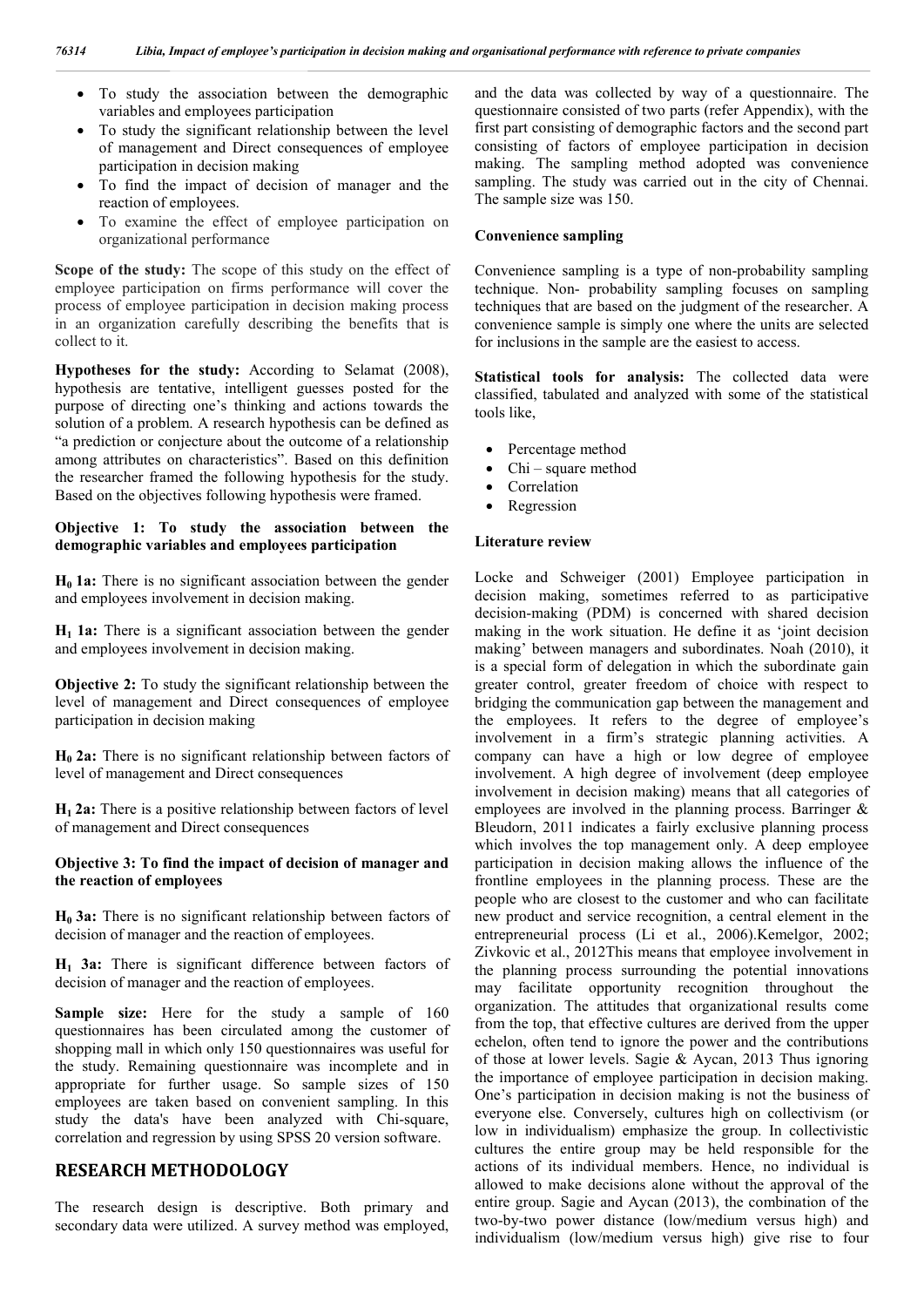approaches to PDM: face-to face, collective, pseudo, and paternalistic participation. Face-to-face PDM: The paternalistic participation. Face-to-face PDM: The combination of high individualism and low power distance gives way to face-to-face interaction. Face to-face PDM is a direct superior-subordinate interaction; thus, the employees rather than their representatives are involved in decisionmaking process. However, employees who are necessarily involved are those who possess the needed knowledge and information not possessed by the superior. In other words, managers provide opportunities for participation on the basis of one's merits

#### **Data analysis and interpretation**

**Percentage method:** The above table reveals that 56% of the respondents are female and 44% of the respondents are male. Hence, it can be understood that majority (56%) of the respondents are female for this study.

**Table 1. Gender of Respondents**

| Gender | Frequency | Percentage |
|--------|-----------|------------|
| Male   | 66        | 44         |
| Female | 84        | 56         |
| Total  | -50       | 100        |

The study indicates that 51 % of the respondents are married and while 49 % of the respondents are single. Hence, it can be understood that majority (51 %) of the respondents are married according to this study.

**Table 2. Marital status of the respondents**

| Marital status | Frequency | Percentage |
|----------------|-----------|------------|
| Married        | 76        | 51         |
| Single         | 74        | 49         |
| Total          | 150       | 100        |

**Chi-square:** Chi-square is a statistical test commonly used to compare observed data with data we would expect to obtain according to a specific hypothesis. The chi-square test is always testing what scientists call the null hypothesis, which states that there is no significant difference between the expected and observed result.

**Objective 1:** To study the association between the demographic variables and employees participation

**Table 3. Association between gender and employees involvement in decision making**

| Gender |       |       | Preference to Shop | Total | Chi-Square<br>Value | P<br>value |
|--------|-------|-------|--------------------|-------|---------------------|------------|
|        |       | Alone | With               |       |                     |            |
|        |       |       | Someone            |       |                     |            |
| Male   | Count | 31    | 79                 | 110   |                     |            |
| Female | Count | 36    | 04                 | 40    | 6.963               | .002       |
| Total  | Count | 67    | 83                 | 150   |                     |            |

**H<sub>0</sub> 1a:** There is no significant association between the gender and employees involvement in decision making.

**H1 1a:** There is a significant association between the gender and employees involvement in decision making. From the above table it is interpreted that the calculated chi-square value is 6.963 at 1 degree of freedom. The table value is 3.841 which are lesser than the calculated chi-square value 6.963. So the null hypothesis is rejected at 5 % level of significance and alternative hypothesis is accepted.

Therefore, there is significant association between the gender and the employee's involvement in decision making

**Correlation:** Correlation analysis is conducted to examine the relationship among the variables, correlation is a statistical technique that can show whether and how can pairs of variables are strongly related. Correlation studies are used to look for relationships between variables. There are three possible results of a correlation study, positive correlation, negative correlation, and no correlation.

**Objective 2:** To study the significant relationship between the level of management and Direct consequences of employee participation in decision making

**Table 4. Pearson correlations between factors of level of management and Direct consequences**

|           |                     | level of   | Direct       |
|-----------|---------------------|------------|--------------|
|           |                     | management | consequences |
| adventure | Pearson Correlation |            | $.970**$     |
| shopping  | $Sig. (2-tailed)$   |            | .000         |
|           |                     | 150        | 150          |
| loyalty   | Pearson Correlation | $.970**$   |              |
| shopping  | $Sig. (2-tailed)$   | .000       |              |
|           |                     | 150        | 150          |

\*\*Correlation is significant at the 0.01 level (2-tailed). \*\*Correlation is significant at the 0.05 level (2-tailed).

**H<sub>0</sub> 2a:** There is no significant relationship between factors of level of management and Direct consequences.

**H1 2a:** There is a positive relationship between factors of level of management and Direct consequences.

From the above table, it can be seen that the correlation coefficient  $r = 0.970$ , and p value =  $0.000 \le 0.001$ , indicating a strong relationship between the level of management and Direct consequences

**Regression:** Regression takes a group of random variables, thought to be predicting y, and tries to find a mathematical relationship between them. This relationship is typically in the form of a straight line (linear regression) that best approximates all the individual data points. Regression is often used to determine how many specific factors such as price of a commodity, interest rates, particular industries or sectors influence the price movement of an asset.

**Objective 3:** To find the impact of decision of manager and the reaction of employees

**Table 5. Model summary of factors of decision of manager and the reaction of employees**

| Model |        | R<br>square | Adjusted R<br>square | Std. error of<br>the estimate | F value | P value |  |
|-------|--------|-------------|----------------------|-------------------------------|---------|---------|--|
|       | 0.972a | 0.944       | 0.944                | 0.1417                        | 1393.56 | 0.000 b |  |

**H0 3a:** There is no significant relationship between factors of decision of manager and the reaction of employees.

**H1 3a:** There is significant difference between factors of decision of manager and the reaction of employees.

## **Summary of Findings**

**In a nutshell, the findings of this study include the following:** 

 The study indicates that majority (56%) of the respondents are female for this study.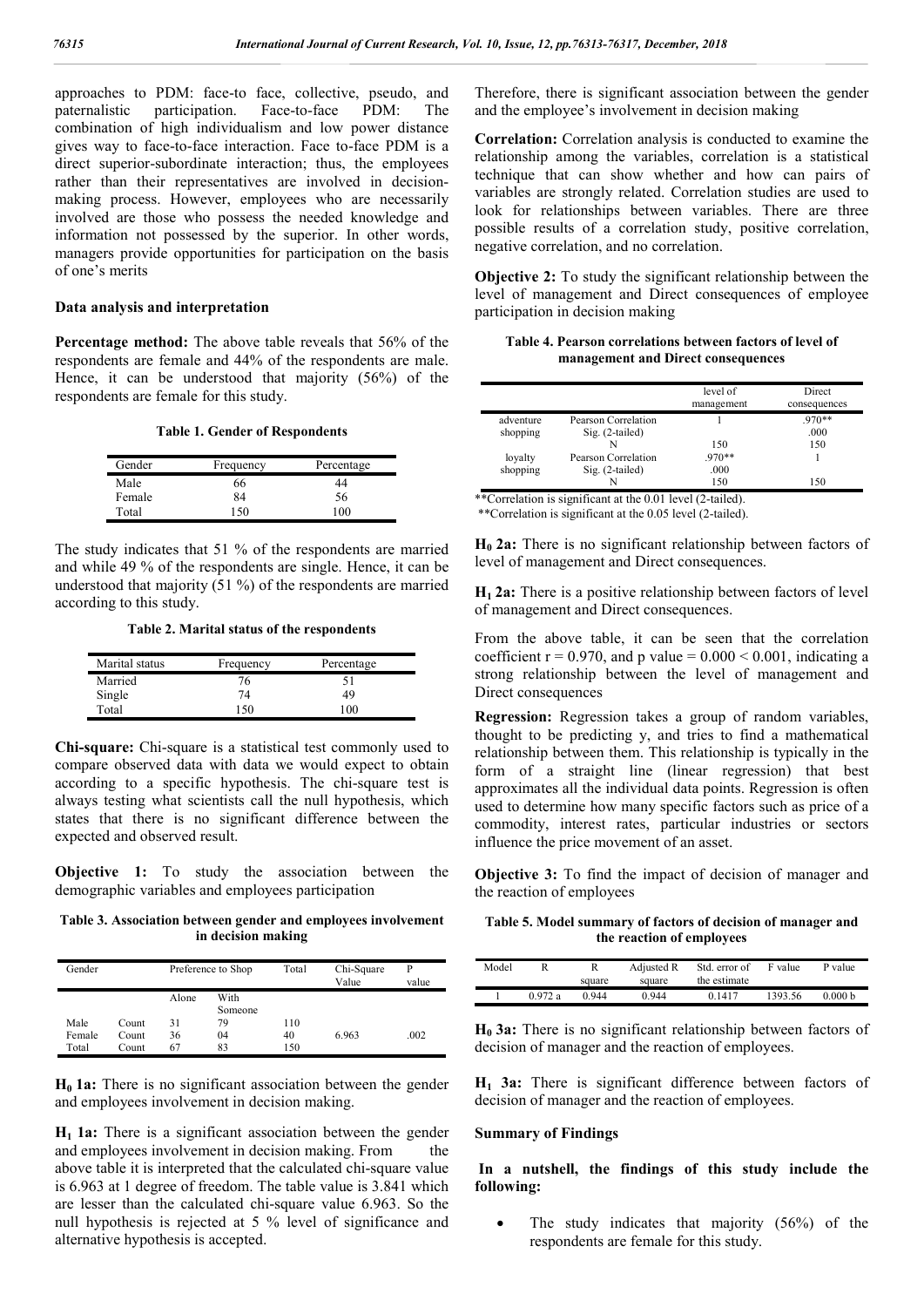- $\bullet$  The study shows that majority (51 %) of the respondents are married according to this study.
- It implies that there is significant association between the gender and the employee's involvement in decision making
- It indicates that there is a strong relationship between the level of management and Direct consequences
- It stated That there is significant difference between factors of decision of manager and the reaction of employees

#### **Conclusion and Recommendation**

Employee involvement has been found to have commendatory effects on employee attitude, commitment and productivity even also on the efficiency of the managers. Thus participative management should be seen as an inevitable tool in any firm both public and private. However before this could be done or undertaken, a thorough examination of the organization policy should be looked into and amended to affect this. The little practice should then no more concentrate on private sector. The results of the study indicate a statistically significant relationship between employee involvement in decision making and firms' performance as well as reveal a significant difference between the performance of firms whose employee involvement in decision making are deep and the performance of organization whose employee participation in decision making are shallow. The findings also reveal the involvement of participating firms in employee involvement in decision making.

The implications of this study include the need for manufacturing firms to demonstrate high level of commitment to employee involvement in decision making for performance enhancement.

## **REFERENCES**

**APPENDIX**

- Adeola S. 2012. Corporate Decision Making, "Must Workers have a Say" Corporate Diary, Financial Guardian, 4th April p. 23.
- Akpala A. 2010. Industrial Relations Model for Developing Countries, The Nigeria System: Fourth Dimension Publishers, Enugu.
- Akpala A. 2010. Management: An Introduction and Nigerian Perspective P.23
- Benard M. 2002. Leadership and Performance Beyond Expectations. New York: The Free Press.
- Benson T.E. Destination: 2001. Total Employee Investment". Industry Week; September 3, vol 239.
- Bisocos S.K. 2001. Employee Participation without Pain" Human Resources Magazine 10 April.
- Burt N. Leaders' New York Harper and Row.
- Davis K. 2000. Organizational Behaviour; McGraw Hill Books Ltd, New Delhi, P.156
- Drucker P. The New Society. 1999. The Anatomy of the
- https://researchspace.ukzn.ac.za/bitstream/handle/10413/1673/ Jules Rubyutsa Muragizi 2004.pdf?sequence=1&isAllow ed=y

| 1. Name of the consumer:                                                                         |
|--------------------------------------------------------------------------------------------------|
| 2. Age below 25 yrs $\Box$<br>$25 \text{ yrs} - 35 \text{ yrs}$                                  |
| $\Box$ 35 yrs – 45 yrs<br>above 45 yrs                                                           |
| 3. Gender:<br>1 Male<br>1 Female                                                                 |
| 4. Educational Status:                                                                           |
| SSC/HSC<br>UG<br>PG                                                                              |
| Professional Others (Please Specify):                                                            |
| 5. Income Level (Per Month):                                                                     |
| $\Box$ W Rs. 30,000<br>Rs. 30,001 to Rs. 40,000                                                  |
| Rs. $40.$ to $50,000$<br>abo $\Box$ s. 50, 000                                                   |
| 6. Marital Status: [77] Married<br>1 Single                                                      |
|                                                                                                  |
| 7. Do managers seek your ideas and consider them in decision making?                             |
| Yes<br>$\sqsupset$ No<br>not sure                                                                |
| 8. If yes how do you feel about it?                                                              |
| I feel satisfied which increases my tempo of work [78] I feel indifferent                        |
| I feel a sense of belonging which boosts my morale                                               |
| 9. If No how do you feel?                                                                        |
| I feel dejected I feel demoralized which decreases my tempo of work                              |
| I feel indifferent 1 All of the above                                                            |
| 10. At what level of management are you usually allowed to participate in any decision making?   |
| Top Management Level<br><u>Lower Management Level</u>                                            |
| Middle Management Level 411 of the Above 51 None of the above                                    |
| 11. When you feel that there is a better way of doing a particular job than the company's stated |
| way do you informs your manager or boss?                                                         |
| Yes<br>Indifferent<br>no                                                                         |